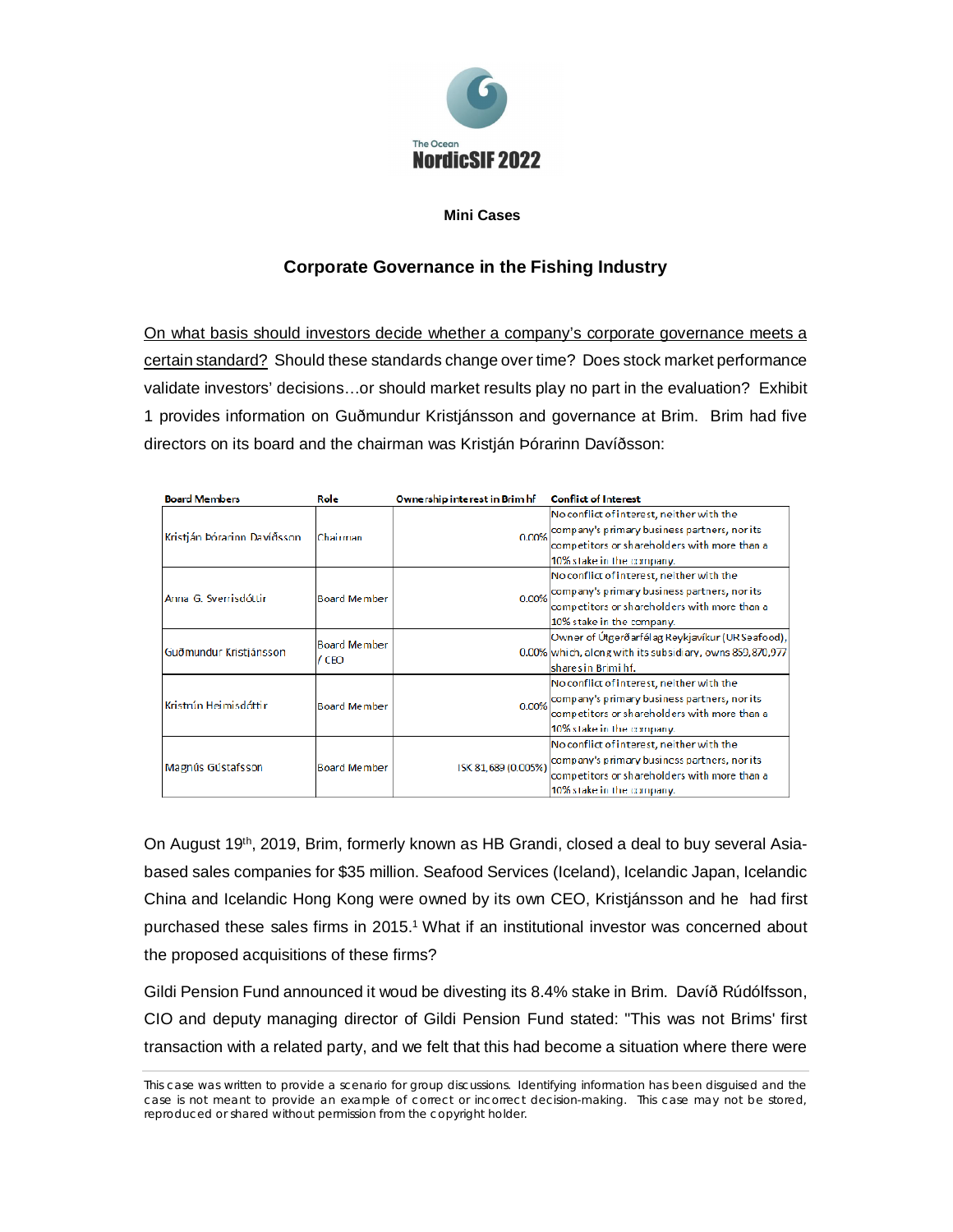

several extensive transactions with a company owned by the CEO and the largest shareholder. An important factor in all this is that the acquisition of the sales companies leads to a large increase in Útgerðarfélag Reykjavíkur's share in the company, and thus to a narrowing of Brims' ownership, which caused us concern." The news report stated that the earlier transaction Davíð was referring to was Brim's €95 million acquisition of a fishing company from Útgerðarfélag Reykjavíkur."<sup>2</sup> An English-translation of Gildi's shareholder policy can be found in Exhibit 2. At that shareholder meeting, 89% of Brim's shareholders had approved the deal. Brim's shares closed at 36.20 ISK on August 23rd, 2019.

An investor could decide that this issue – along with a list of other governance issues – meant that Brim's shares would have to be divested. On September 10<sup>th</sup>, 2019, Útgerðarfélag Reykjavíkur (UR Seafood), a firm owned by Kristjánsson, purchased FISK-Seafood's stake (previously bought from Gildi) in Brim, allowing FISK to make a short-term profit of over \$20 million.<sup>3</sup> Market value of Brim's shares, on September 13<sup>th</sup>, 2019, was hardly changed at 36.90 ISK.

From an outsider's perspective, a deal between two closely-linked entities did not seem to be an example of good governance. Brim's share price from September 2019 to June 2022 can be found here:<sup>4</sup>



Would an institutional investor have been correct in its decision to sell its shares in Brim in August 2019?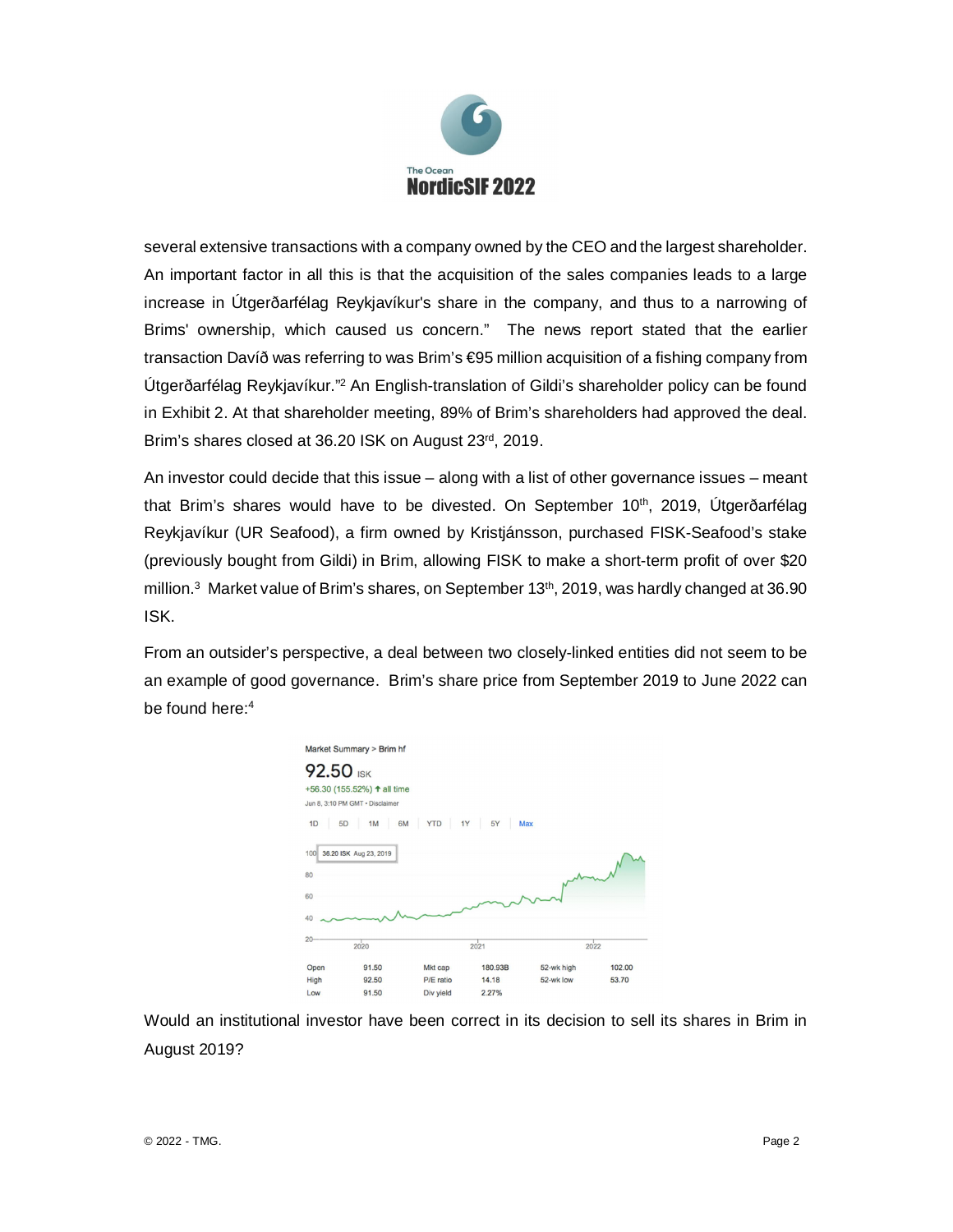

# **Exhibit 1**

**Information on Brim from:** *https://annualandsustainabilityreport2020.brim.is/governance/*

## **Guðmundur Kristjánsson**

## **Board Member**

## **Education:**

Business and Marketing from Salem State College, Salem Massachusetts, USA. Fishing technician from Tækniskóli Íslands 1983.

## **First Elected to the Board of Brim hf:**

May 1, 2018

## **Experience:**

Serves as the CEO of Brim hf. Formerly the managing director of the fishing company Tjaldur ehf., and is the managing director of Kristján Guðmundsson hf. in Rif.

### **Other Board Positions:**

Serves on the boards of Brims' sales companies in Asia and fisheries companies in Greenland, as well as other smaller companies in Iceland. Has served on the board of the National Association of Icelandic Fishermen (LÍÚ) from 1991 to 2014, also served on the boards of the Icelandic School of Navigation (Sjómannaskólinn), the Technical College (Tækniskólinn), Hjallastefnan, Icelandic Group (Sölumiðstöð hraðfrystihúsanna), the Akureyri Fisheries Company (Útgerðarfélag Akureyringa), the Trade Council of Iceland, Búnaðarbankinn, Straumur Investment Bank, the fish processing plant in Vestmannaeyjar, UR Seafood (Útgerðarfélag Reykjavíkur), the fish processing plant KG in Rif, Bakki in Bolungarvík, Básafell in Ísafjörður, the fish processing plant Kambur in Flateyri, the fish processing plant Íslandssaga in Suðureyri, and the fish drying plant Laugafiskur in Laugar.

### **Ownership Interest in Brim hf.:**

### ISK 0 (0.00%)

**Conflict of Interest:** Owner of Útgerðarfélag Reykjavíkur (UR Seafood), which, along with its subsidiary, owns 859,870,977 shares in Brimi hf. [By the authors of the case: **This represents 44.8% of the shares in Brimi hf.**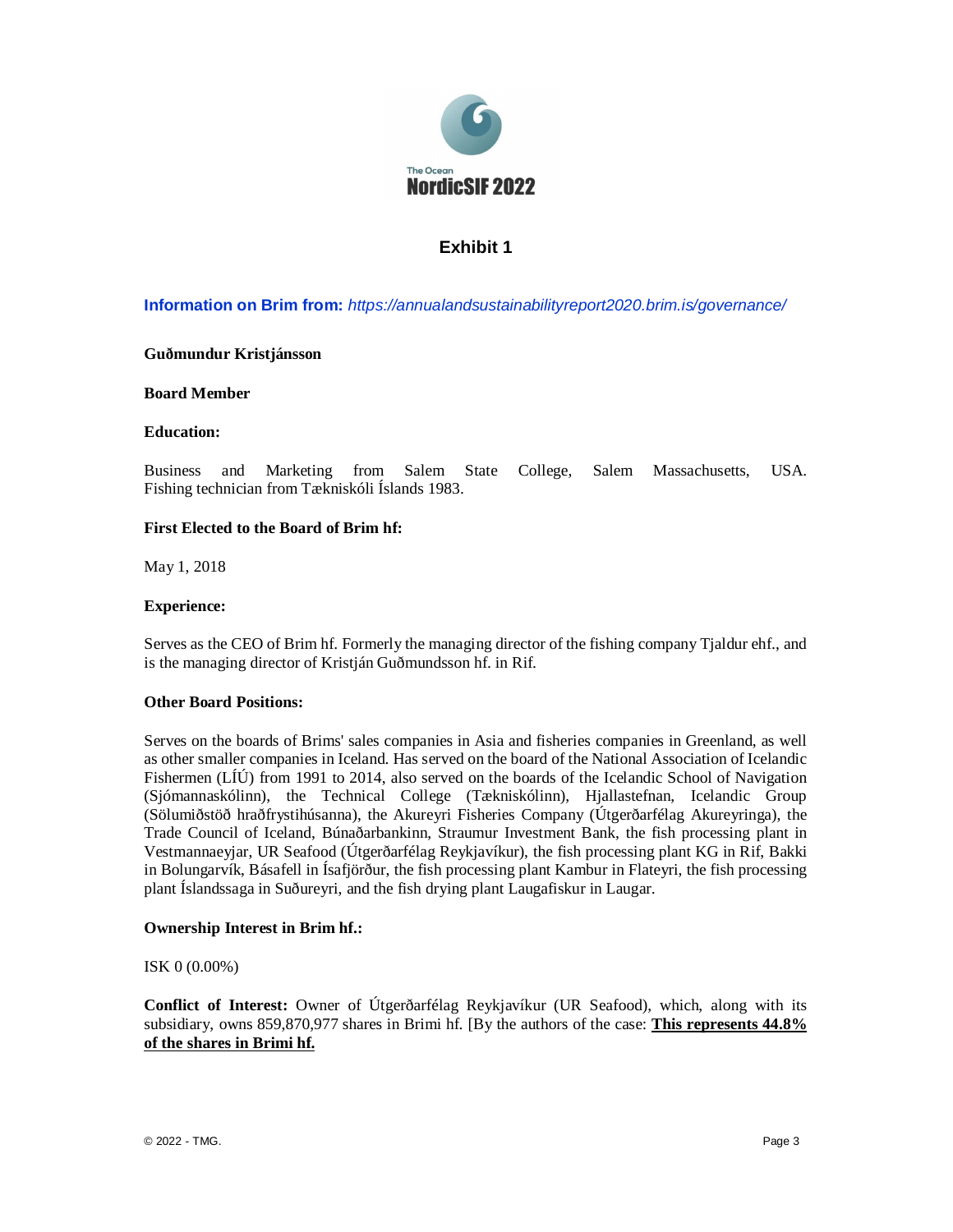

# **GOVERNANCE STATEMENT**

Brim has been a leader in environmental issues and is now publishing the company's fourth environmental statement.

This is the first time that the company also publishes a Social Statement, in accordance with Nasdaq's ESG Reporting Guide 2.0. The results are divided into three components: Environmental, Social, and Governance.

The attached table shows the Governance Statement according to Nasdaq's ESG Reporting Guidelines, which apply to the operations of Brims and its subsidiaries.

|                                                                                                                 |        | 2020 | 2019 | 2018 | 2017 |
|-----------------------------------------------------------------------------------------------------------------|--------|------|------|------|------|
| <b>S1. The Board's Gender Ratio</b>                                                                             |        |      |      |      |      |
| Radio of women on the board                                                                                     | %      | 40%  | 40%  | 40%  | 40%  |
| The ratio of women chairing committees                                                                          | %      | 0%   | ü    |      |      |
| S2. Independence of the Board                                                                                   |        |      |      |      |      |
| Does the company forbid the CEO from chairing the board?                                                        | yes/no | yes  | yes  | yes  | yes  |
| Ratio of independent board members                                                                              | %      | 60%  | 80%  | 80%  | 80%  |
| <b>S3. Bonuses</b>                                                                                              |        |      |      |      |      |
| Do CEOs automatically receive bonuses for reaching sustainability targets?                                      | yes/no | no   | no   | no   | no   |
| <b>S4. Collective Agreements</b>                                                                                |        |      |      |      |      |
| Percentage of employees covered by general labor agreements                                                     | %      | 97%  | 97%  | 97%  | 97%  |
| <b>S5. Suppliers' Code of Conduct</b>                                                                           |        |      |      |      |      |
| Are your sellers or suppliers obligated to follow a code of conduct?                                            | yes/no | yes  |      |      |      |
| If so, what percentage of your suppliers have formally certified that they comply with that code<br>of conduct? | %      | 31%  |      |      |      |
| <b>S6. Ethics and Anti-Corruption Measures</b>                                                                  |        |      |      |      |      |
| Does your company adhere to measures to ensure ethical practices and combat corruption?                         | yes/no | yes  | já   | já   | já   |
| If so, what percentage of employees have formally certified that they adhere to that policy?                    | %      | ×.   | i.   | ×.   | ¥    |
| <b>S7. Privacy Policy</b>                                                                                       |        |      |      |      |      |
| Does your company follow a privacy policy?                                                                      | yes/no | yes  | yes  | yes  | yes  |
| Has the company begun to comply with the provisions of the GDPR?                                                | yes/no | yes  | yes  | yes  | yes  |
| <b>S8. Sustainability Report</b>                                                                                |        | yes  | yes  | yes  | yes  |
| Does the company publish a sustainability report?                                                               | yes/no | yes  | yes  | yes  | yes  |
| Is sustainability data included in reporting to authorities?                                                    | yes/no | yes  | yes  | yes  | yes  |
| <b>S9. Disclosure Practices</b>                                                                                 |        |      |      |      |      |
| Does the company provide sustainability data to authorized parties in an organized manner?                      | yes/no | yes  | yes  | yes  | yes  |
| Does the company emphasize specific United Nations Global Goals?                                                | yes/no | yes  | ٠    | ÷    |      |
| Does the company set goals and report on the progress of United Nations Global Goals?                           |        |      | ÷    |      |      |
| S10. Data Extracted/Verified by a Third Party                                                                   |        |      |      |      |      |
| Is sustainability data extracted or verified by a third party?                                                  | yes/no | yes' |      |      |      |
| "FFI A has reviewed the presentation and information on environmental components                                |        |      |      |      |      |

"EFLA has reviewed the presentation and information on environmental components.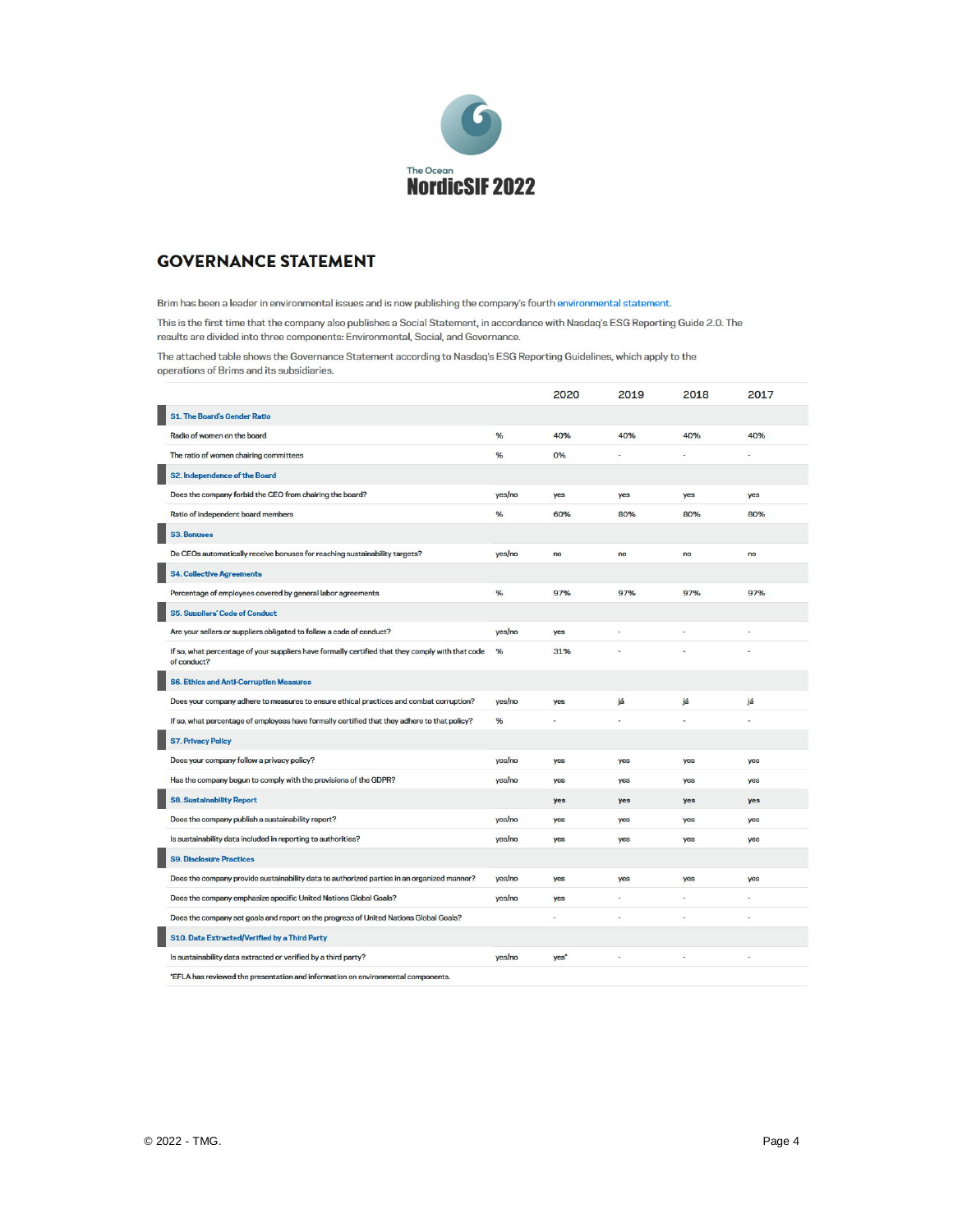

# **SHAREHOLDERS**

The listed share capital of Brims hf. was ISK 1,956 million at the end of 2020. By the end of the year, the company had equity with a nominal value of ISK 35 million, while equity shares with a nominal value of ISK 22.1 million were sold in 2020. Outstanding share capital amounted to ISK 1,921 million. The number of shareholders at the beginning of the year was 854 but was 880 at the end of the year. At the end of 2020, four shareholders owned more than a 10% share in the company, Útgerðarfélag Reykjavíkur hf. (UR Seafood) owned 34.53%, the State Employees' Pension Fund Division A owned 13.31%, the Pension Fund of Commerce owned 10.88%, and RE-13 ehf. owned 10.23%.

The share price was 50.1 at the end of 2020 and 39.1 at the beginning of the year. The real return on shares during the year, including dividends in the company, turned out to be positive by 26.4%. It is based on bonds bought at the closing price of 2019 and sold at the end of 2020, taking into account the payment of dividends and inflation during the year. In the long run, the real return on equities, which was bought at the end of 2000 and sold at the end of last year, averaged 10.3% per year.

Registered trading in Brim hf. shares amounted to ISK 9,423 million in 2020. Listed transactions in 2019 amounted to ISK 20,485 million. The nominal increase in the OMX Iceland index was 20.48% in 2020 and 21.91%, after accounting for dividends.

|                                             | í millj. kr. | %      |
|---------------------------------------------|--------------|--------|
| Útgerðarfélag Reykjavíkur hf.               | 663,4        | 34,53% |
| Lífeyrissjóður starfsmanna ríkisins A-deild | 255,8        | 13,31% |
| Lífeyrissjóður verslunarmanna               | 209,0        | 10,88% |
| <b>RE-13 ehf.</b>                           | 196,5        | 10,23% |
| <b>KG Fiskverkun ehf.</b>                   | 134,5        | 7,00%  |
| Lífeyrissjóður starfsmanna ríkisins B-deild | 69,6         | 3,62%  |
| Birta lífeyrissjóður                        | 53,1         | 2,77%  |
| Stefnir ÍS <sub>15</sub>                    | 46,4         | 2,42%  |
| Eignarhaldsfélagið VGJ ehf.                 | 32,2         | 1,68%  |
| Söfnunarsjóður lífeyrisréttinda             | 31,0         | 1,61%  |
| Aðrir hluthafar                             | 229,5        | 11,95% |
| Útistandandi hlutafé                        | 1.921,0      | 100,0% |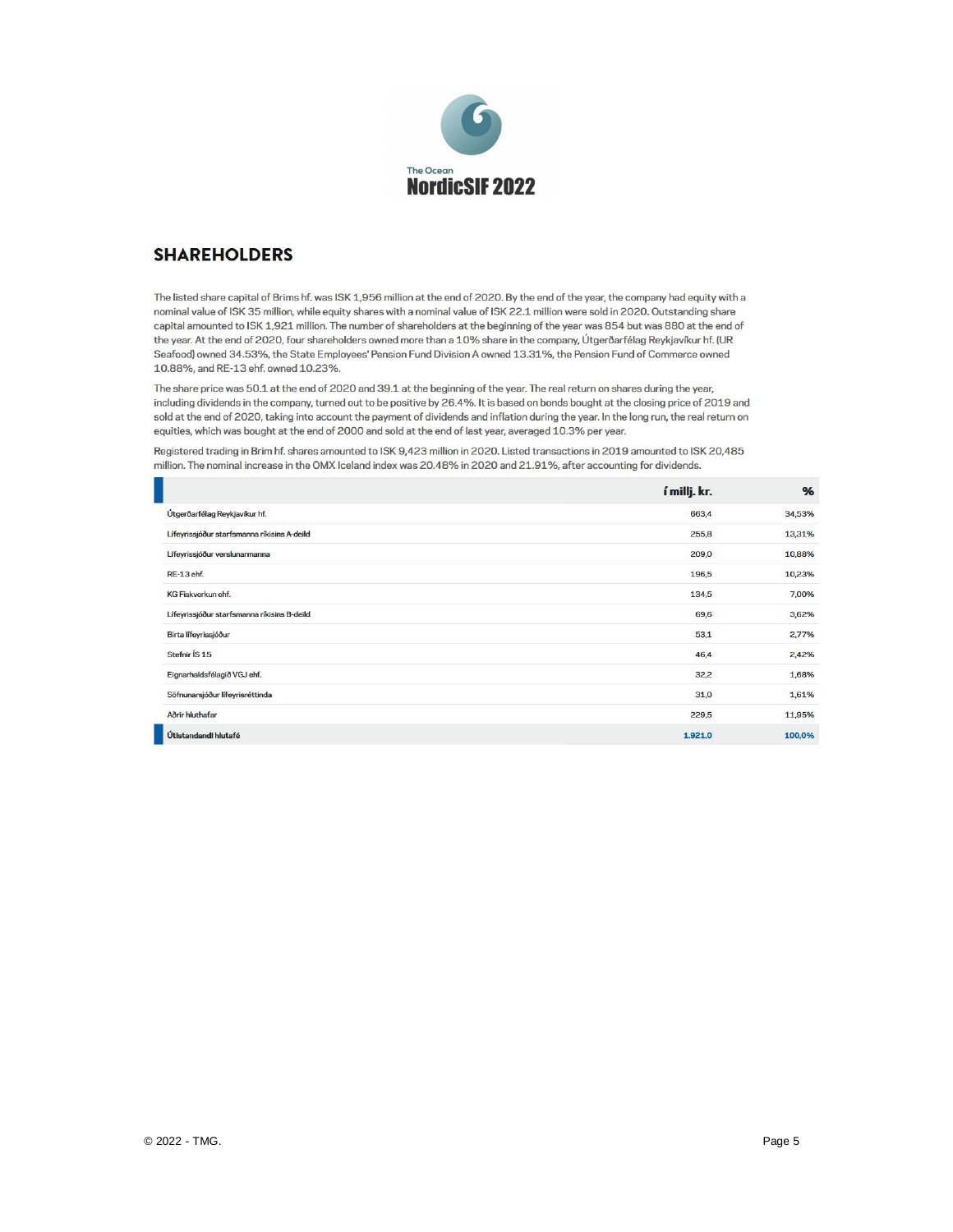

#### TRANSACTIONS OF RELATED ENTITY

Brims' operations are subject to the rules on transfer pricing, which refer to how related legal entities price transactions between the parties. These regulations are intended to ensure that the price determination in transactions between related legal entities is in accordance with prices in comparable transactions between unrelated entities. So that the pricing is in accordance with the socalled "arm's length principle". The regulations only apply when a certain type of relationship exists between the legal entities that are in a business relationship.

A relationships is considered to exist when there is a direct and/or indirect relationship between the legal entities themselves, or when there is a relationship between majority shareholders of those legal entities, or have administrative control over the legal entities in a business relationship. The relationship between the legal entities can be defined directly or indirectly, as follows:

- When legal entities are part of the same group, they are unequivocally related legal entities.
- When a legal entity is under the direct and/or indirect majority ownership or administrative control of two or more legal entities within a group, it is considered to be connected to all legal entities within the group.
- When a legal entity owns more than a 50% share in another legal entity indirectly, they are considered connected within the meaning of the provision of regulations on transfer pricing. If one legal entity is part of a group, then the other legal entity is considered to be connected to all other legal entities within the group.

#### Brim sold products to the following related parties in 2020

- Icelandic Japan, 12.7 million euros of products. D)
- Vignir G. Jónsson, 2.2 million euros of roe.
- Kambur Fish Processing, 3 million euros of demersal fish for processing.
- Iceland Pelagic, 20.6 million euros of pelagic products.
- Laugafiskur, 0.7 million euros of fish heads.

#### Brim also purchased products and services from the following related parties in 2020

- Kambur Fish Processing, 3.1 million euros of products.
- Gjörvi, 0.7 million euros of shipping services.
- Útgerðarfélag Reykjavíkur (UR Seafood), 1.3 million euros of quota leasing.
- Seafood Services, 0.1 million euros.

Brims' other transactions with related parties are negligible.

#### Other transactions between related parties:

- O Útgerðarfélag Reykjavíkur (UR Seafood) and a subsidiary sold products to Asian companies (Icelandic Japan, Icelandic China, and Icelandic Hong Kong) for 34.9 million euros.
- Seafood Services, which handles product quality control, sold 0.8 million euros worth of services to Icelandic Japan, and 0.3 million euros worth of services to Icelandic China.
- Kambur Fish Processing sold 0.5 million euros worth of fish heads to Laugafiskur.
- Icelandic Japan sold 0.9 million euros worth of products to Icelandic China.

Other transactions between related parties are negligible. .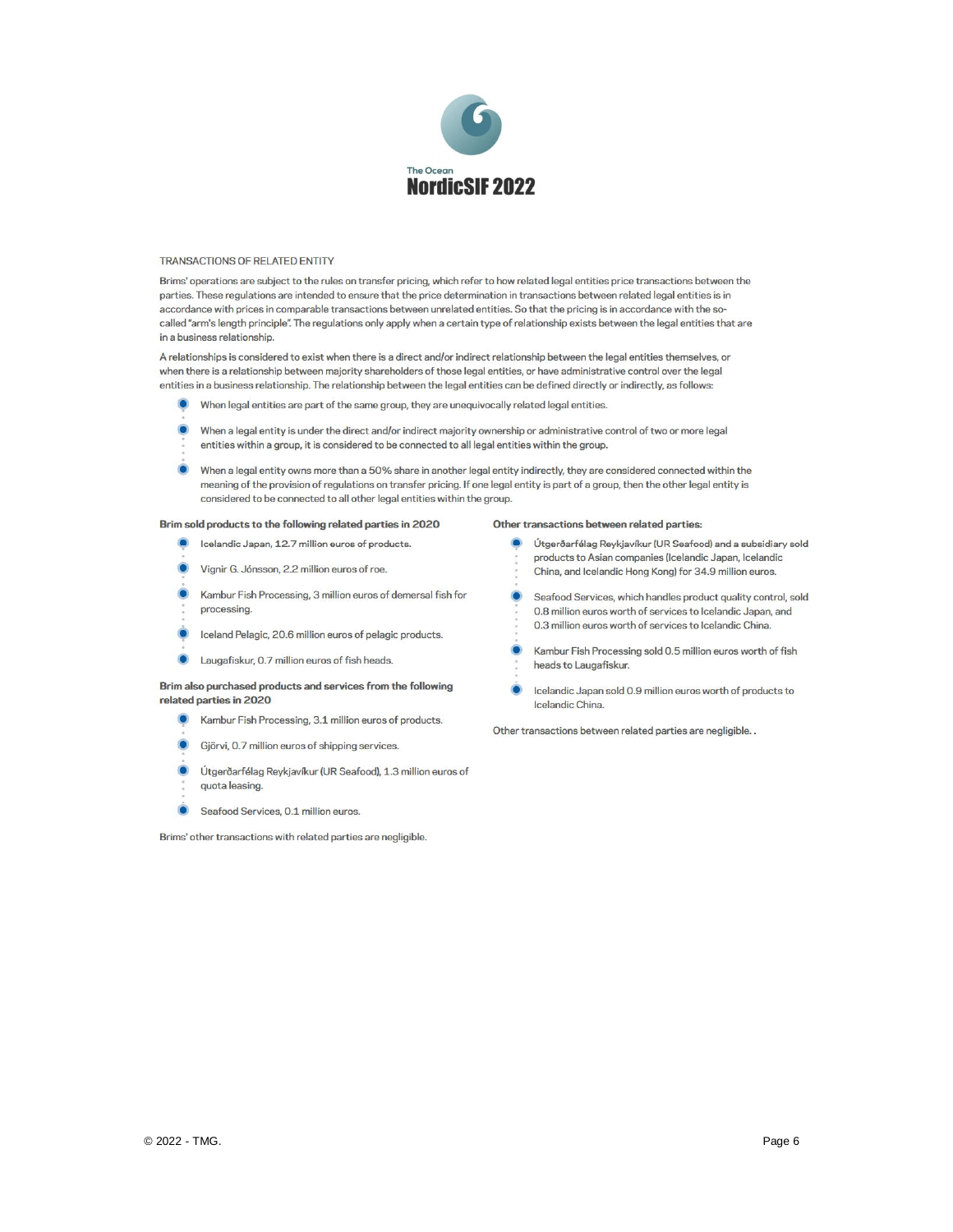

# **Exhibit 2**

# **Gildi Pension Fund**

Shareholder Policy

# **[Please note, this has been translated from Icelandic to English using Google Translate]**

https://gildi.is/um-gildi/stefnur-og-samthykktir/hluthafastefna/

The shareholders' policy defines Gildi's policy and governance as the owner of the companies in which it invests. With it, the intention is to increase the fund's transparency and responsibility as owner and investor in the market. Part of this is to publish an overview of how Gildi's votes are cast at the annual general meetings of listed companies and what proposals are presented in the name of the fund. Gildi is the first pension fund in Iceland to publish such information in this way.

Board seat applications

In recent years, Gildi has requested that individuals who wish to apply for a seat on the board of public limited companies with the support of the fund register. We are looking for people who meet the general qualifications of the law and other conditions that the fund sets at any given time. The selection of board members that Gildi nominates or wants to support is always based on a professional process.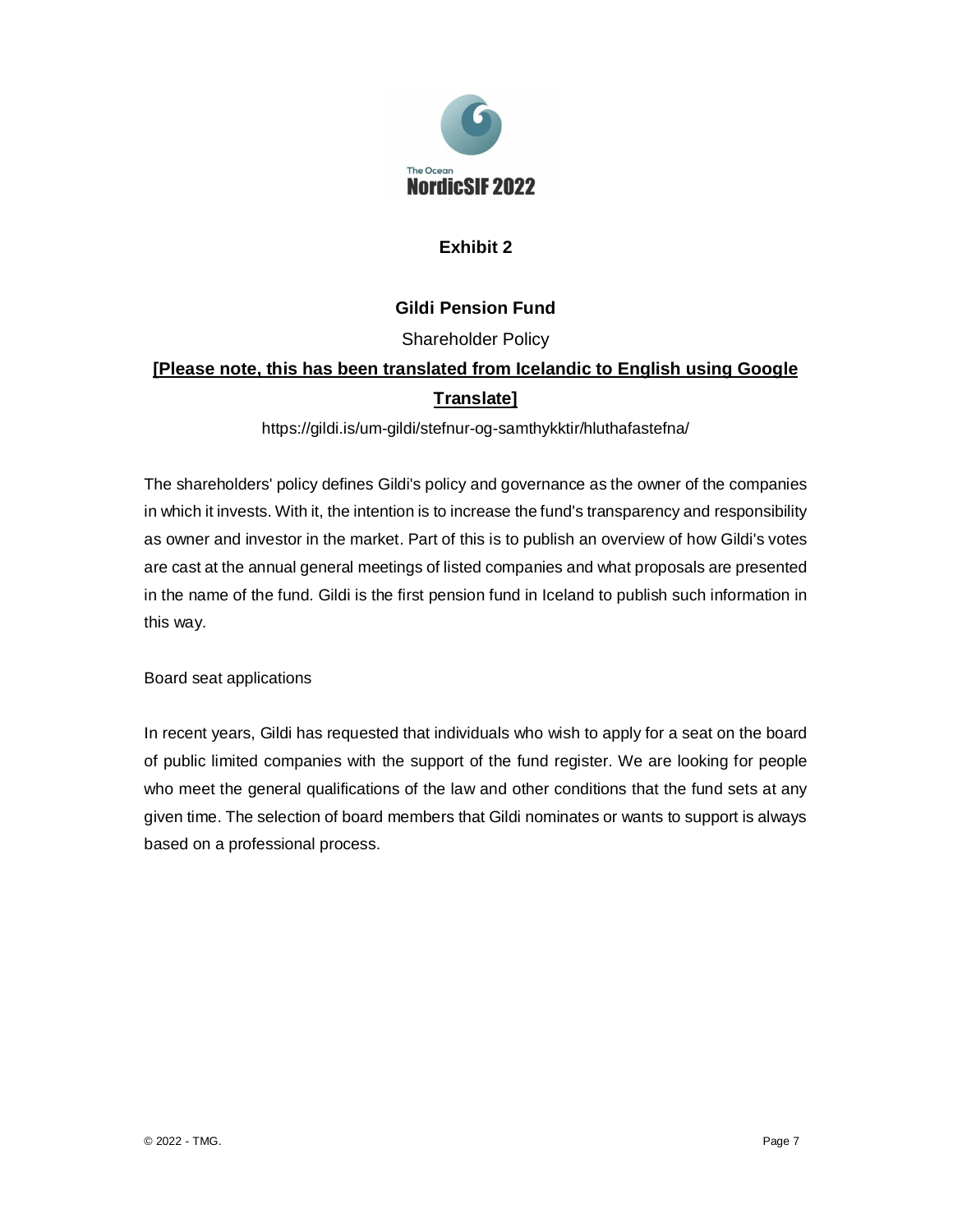

Shareholder policy of Gildi Pension Fund

Scope

Gildis-lífeyrissjóður's shareholder policy applies to the fund's investments in listed companies in which it has a significant holding, provided that the market value or book value of the investment exceeds ISK 1 billion. A significant holding is considered to be:

- a) 0.5% of the pension fund's total assets
- b) 5% or more holdings in each company or
- c) the fund is among the five largest shareholders in the company.

The basic views of the policy with regard to the fund's other investments are considered, as appropriate at any given time.

2. Objectives of the policy

Gildi-lífeyrissjóður is a long-term investor and aims to maximize pension payments to fund members and ensure the best possible pension rights through return on premiums, risk management and efficient operations, in accordance with the fund's investment policy at any given time.

Gildis Pension Fund's investment policy is set by the fund's board each year and sets out a policy on how the fund's asset composition should be structured, taking into account return and risk.

The purpose of this shareholders' policy is to define the policy and governance of Gildis Pension Fund as the owner of the companies in which it invests and thus promote transparency in the fund's investments and its responsibility as owner.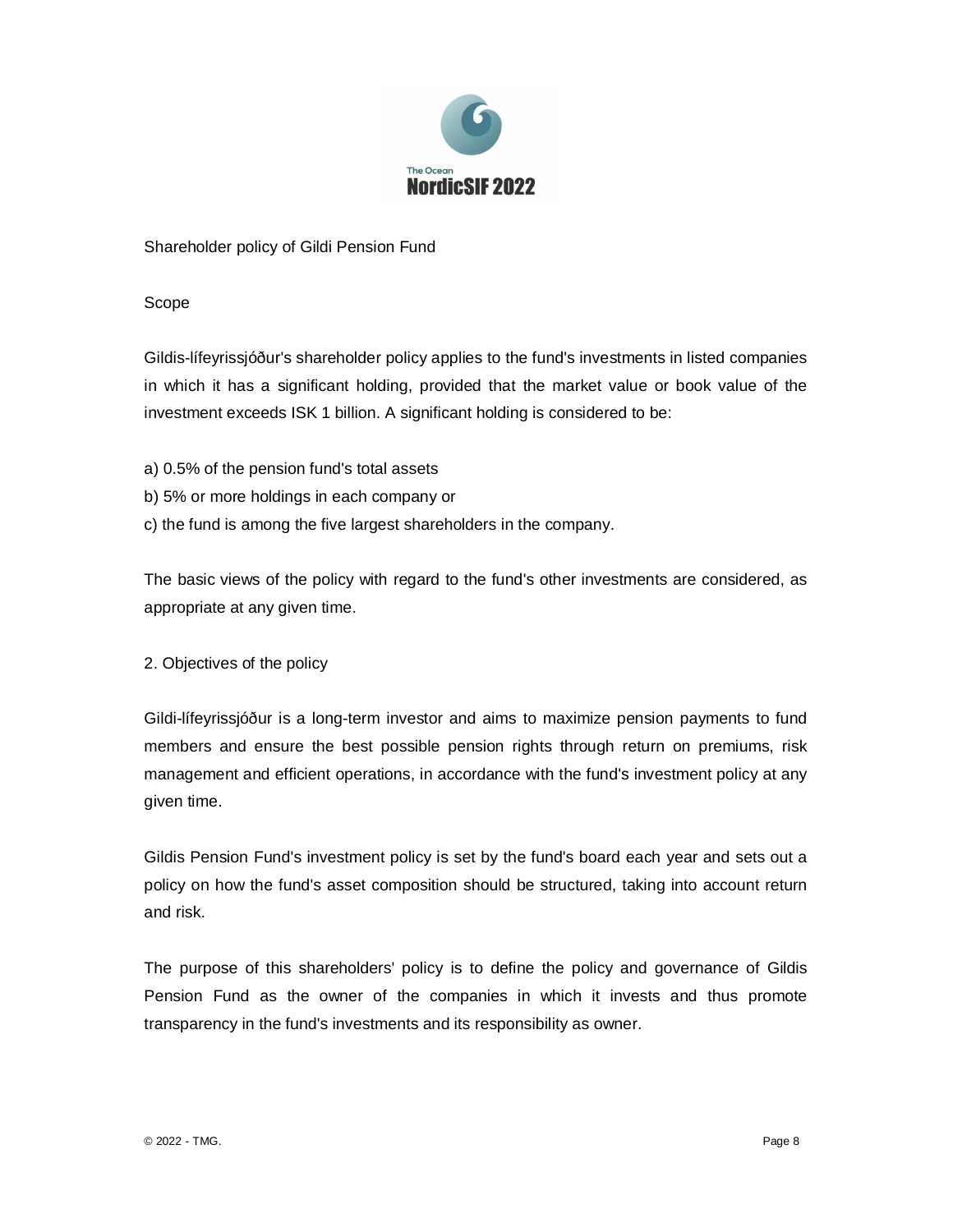

# 3. On the implementation of the policy

The shareholders' policy is taken into account in Gildis Pension Fund's decisions on individual investments covered by the policy and the follow-up of such investments, as well as being taken into account when formulating and reviewing the fund's investment policy.

The Managing Director handles the implementation of the shareholders' policy in consultation with the Board and the fund's employees, as further specified in the policy. In implementing the policy, appropriate rules on conflicts of interest and disqualifications shall be observed.

## 4. Objectives of Gildi Pension Fund as owner

Gildi Pension Fund's policy as owner is to protect the interests of the fund's fund members in the long and short term. Gildi-lífeyrissjóður acts as an owner in order to promote the long-term interests and sustainability and good governance of the companies in which the fund invests. With mandatory and good governance, this policy e.g. refers to corporate governance at any given time in accordance with applicable law, the Corporate Governance Guidelines issued at any given time by the Iceland Chamber of Commerce, the Iceland Stock Exchange (NASDAQ Iceland) and the Confederation of Icelandic Employers. At the same time, the shareholders' policy contains certain emphases of Gildi Pension Fund on governance.

## 5. Governance of Gildi Pension Fund as shareholders

## 5.1. In general

Gildi-lífeyrissjóður emphasizes that the companies in which it invests comply with mandatory and good governance and issue satisfactory corporate governance statements, protect shareholders' rights, comply with laws and regulations and safeguard social responsibility, the environment and business ethics.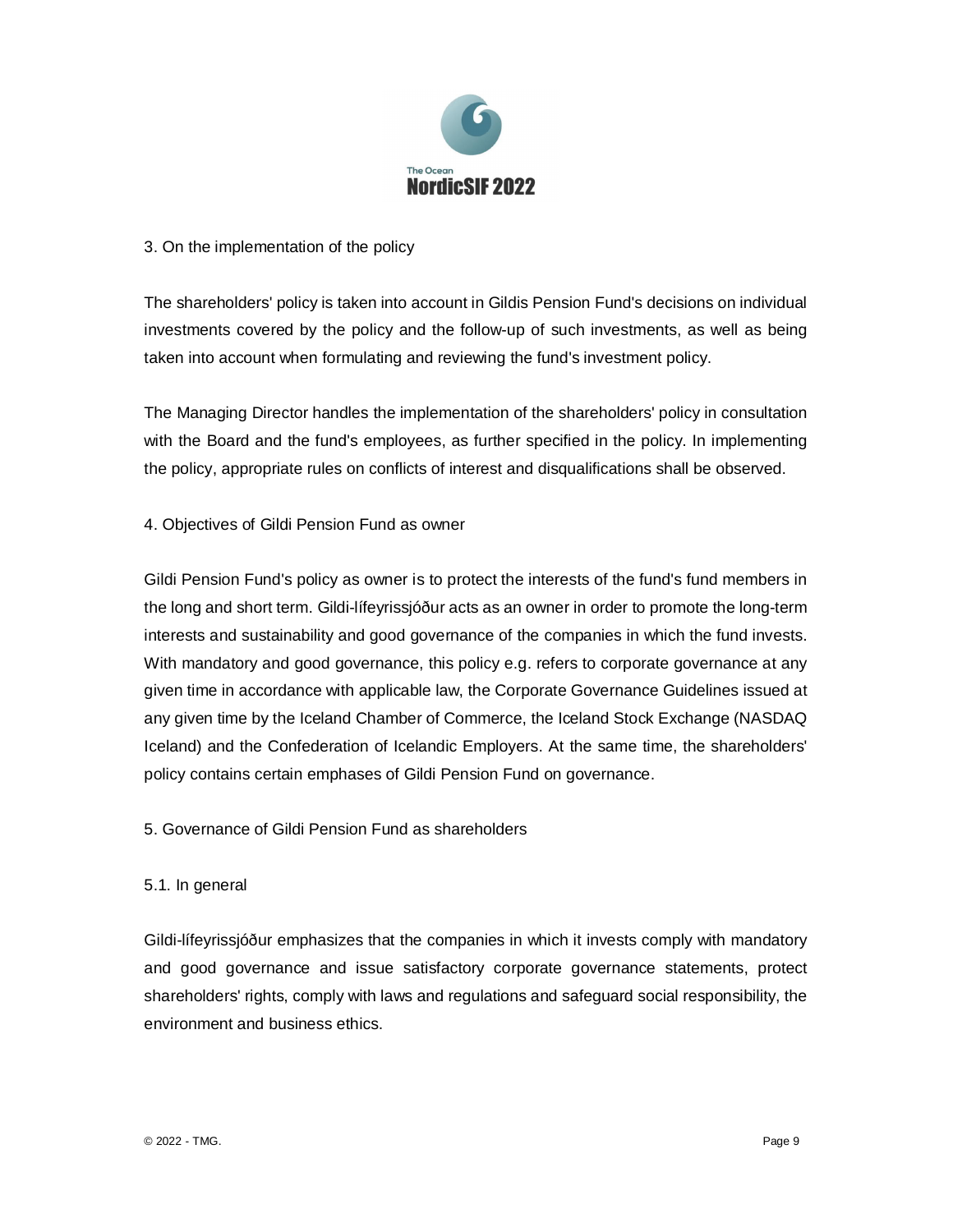

Gildi-lífeyrissjóður emphasizes that the role of the boards of the companies in which it invests is defined in the company's articles of association and / or the decision of the shareholders' meeting, as applicable, for further elaboration of the statutory role of company boards and responsibilities towards owners and other stakeholders.

Gildi-lífeyrissjóður also emphasizes that the rules of procedure of the board are in place and that they are tailored to mandatory and good governance. Emphasis is placed on the clear role of the Chairman of the Board, the CEO's terms of reference, the Board's work plan, subcommittees, disqualifications and conflicts of interest, the Board's performance evaluation, regular review of governance and publication of governance statements.

Gildi Pension Fund will review the governance of companies in which it invests, as appropriate, incl. proposals for shareholders' meetings and other disclosure of information from companies, cf. clause 5.2., and will strive to improve what the fund believes can be improved, as further specified in clause 5.3. sbr. 5.4.

## 5.2. Disclosure of information by companies

Gildi-lífeyrissjóður emphasizes good and organized disclosure of information by the management of companies to shareholders, whether through public announcements / information, through the company's investor link, the secretary of the board, website, shareholders ', general meetings and investors' meetings or in other ways.

Gildi-lífeyrissjóður emphasizes that company boards define rules on disclosure and communication with shareholders in their rules of procedure and that companies that have listed their shares on a regulated securities market issue an information policy in accordance with the recommendations of the Iceland Stock Exchange (Nasdaq Iceland) in the Rules for Issuers of Financial Instruments.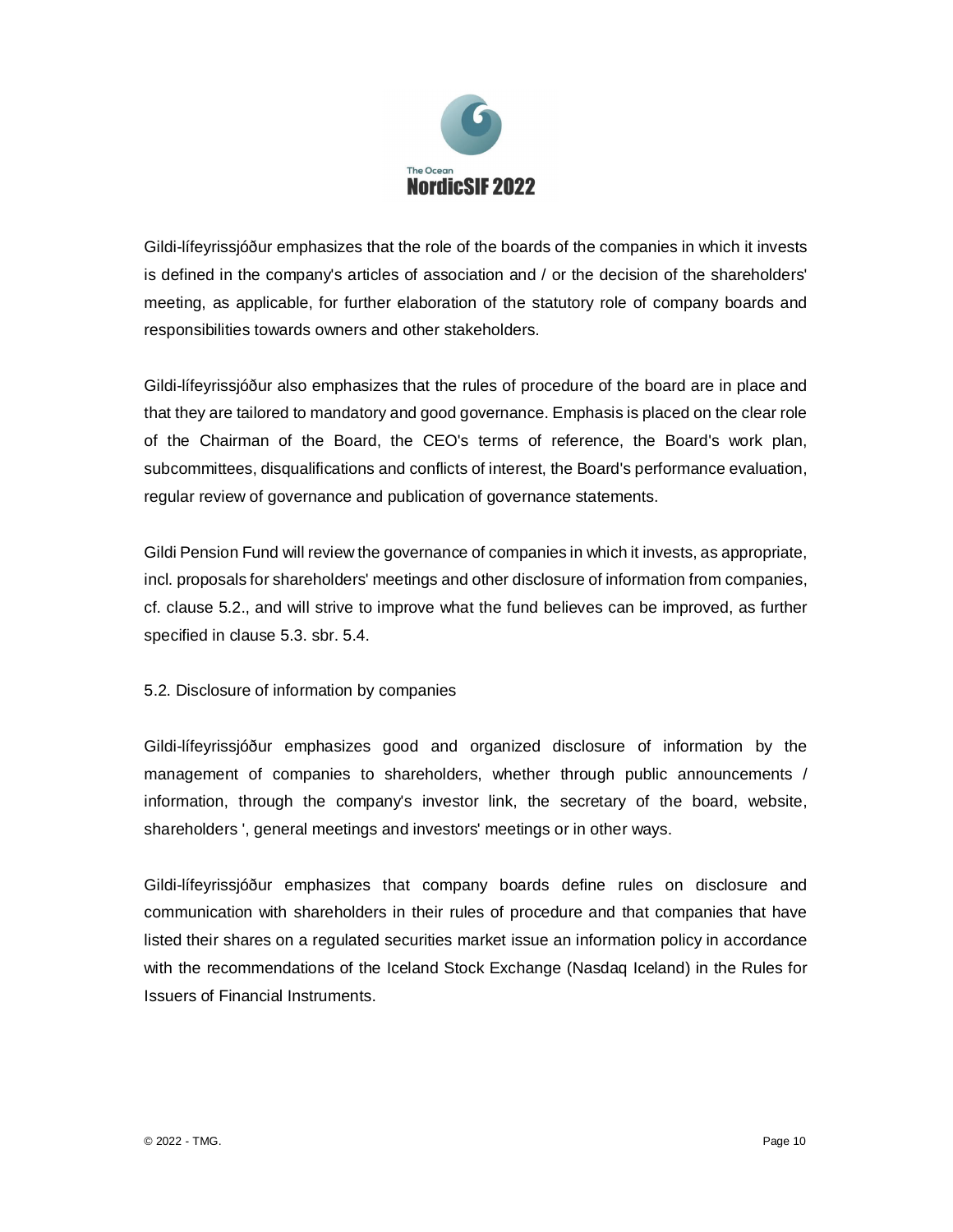

## 5.3. Communication with company boards

Gildi-lífeyrissjóður emphasizes mutual communication due to governance with company boards, with the aim of building trust and understanding, improving the decision-making and policy-making of company managers on the one hand and the fund's ownership decisions on the other.

If Gildi-lífeyrissjóður deems it necessary to have direct communication with boards of directors on individual matters or tasks of boards, such communication is established with the chairmen of the boards of companies and in other respects in accordance with the rules of procedure of the boards in question. Communication with boards takes place at meetings, incl. shareholders' meetings, or in the form of submissions sent to the Board, whether for individual views, interests, research, expertise or anything else that the Fund considers to be subordinated to the Board.

Gildi-lífeyrissjóður does not initiate direct communication with individual board members on individual matters or tasks of boards. This provision does not prevent communication with individual directors on their own initiative, or communication regarding matters other than individual matters or tasks of the board, e.g. the provisions of this shareholders' policy.

In the communication between Gildis-lífeyrissjóður, the provisions of the Act on Insider Information and the rules of the Competition Act shall always be observed, as well as the principles of the Act on the Board's Confidentiality with Companies, Employees, Clients or Others, and non-discrimination of shareholders.

The managing director of Gildi-lífeyrissjóður handles communication on behalf of the Fund under this Article, together with such staff as it deems appropriate at any given time. He shall keep a record of all his dealings with the boards and directors of companies.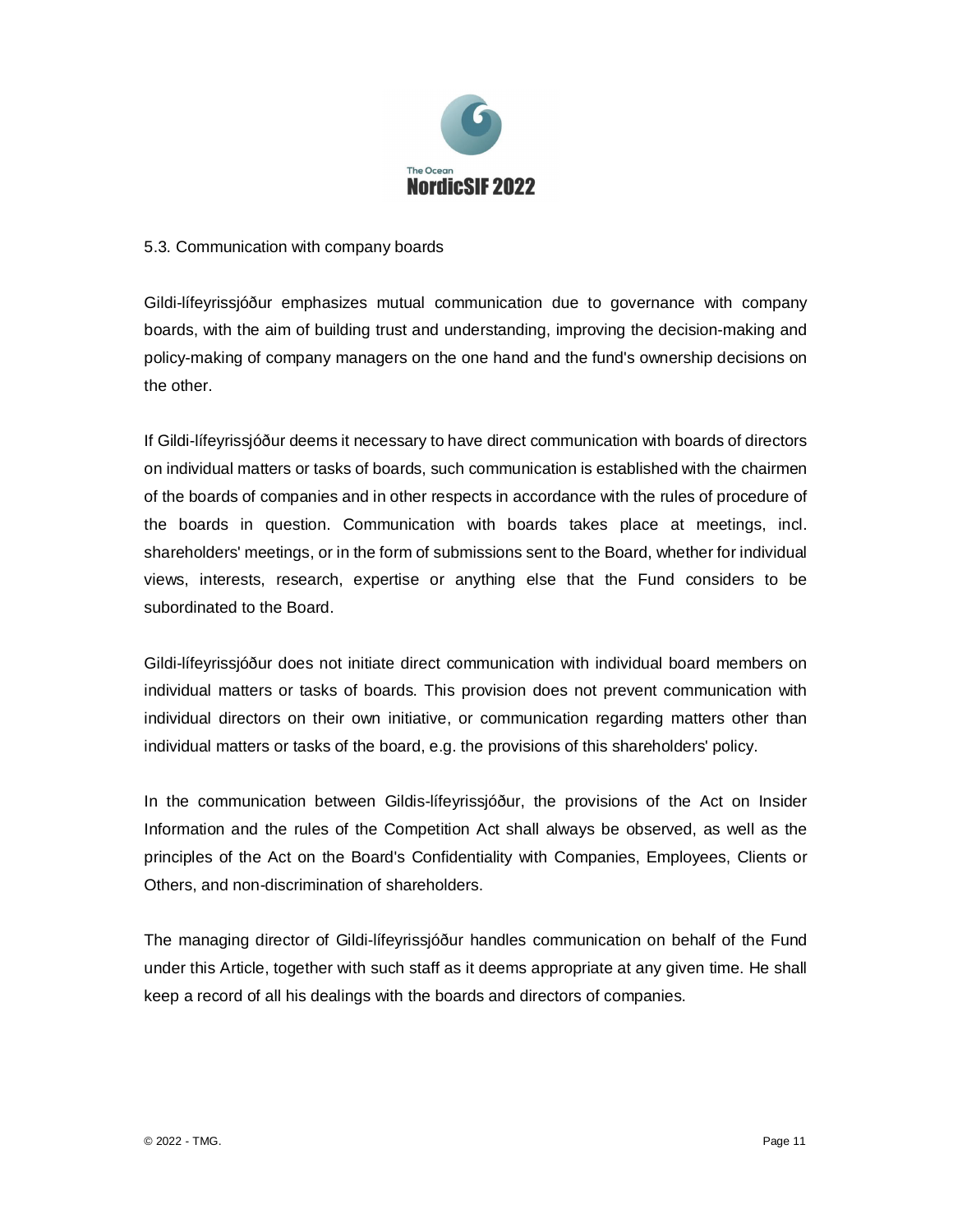

## 5.4. Participation in the decisions of shareholders' meetings

If it is the opinion of Gildi Pension Fund that the disclosure of information by companies according to Art. 5.2. and communication with the boards of companies according to 5.3. is not sufficient to achieve the fund's emphasis, it will exercise its rights as an owner due to corporate governance, such as submitting proposals and / or resolutions at shareholders' meetings, voting on such proposals and resolutions or selling its holding.

The managing director of Gildi Pension Fund and the fund's employees review all proposals that according to the agenda are to be submitted to shareholders' meetings. The Managing Director of Gildi Pension Fund also handles the proposal and processing of voting rights on behalf of of the Fund and shall keep a record of such communications and voting. The Fund's treatment of voting rights at shareholders' meetings shall be published regularly on the Fund's website.

# 5.5. Capital structure of companies

It is the position of Gildi Pension Fund that companies should regularly present their policy regarding the optimal capital structure and need for capital, as well as explain their dividend policy and policy regarding other allocation of funds to shareholders. It is the general position of the fund that the capital that is not useful in maintaining or strengthening the operations and operations of companies in an efficient manner should be returned to the shareholders. It is desirable that dividend payments, as well as other payments to shareholders, contribute to a favorable and appropriate capital structure, without limiting their financial strength.

5.6. Authorization of shareholders to manage companies, e.g. regarding share capital

Gildi-lífeyrissjóður emphasizes that authorizations granted by a shareholders' meeting to the board of a company, e.g. on a change in share capital or the purchase of own shares, are well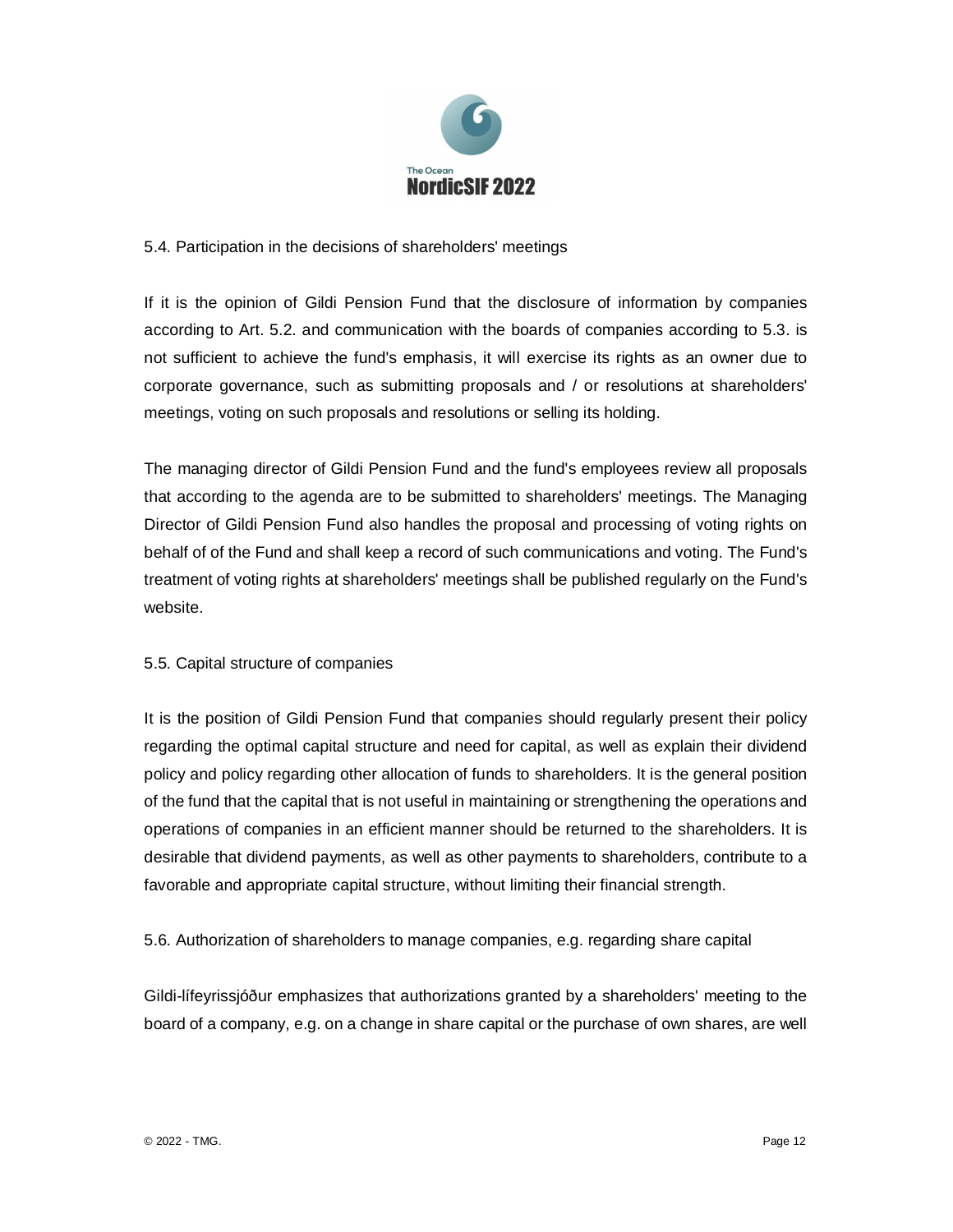

reasoned with regard to purpose, limited and not more extensive than is necessary given the circumstances at any given time.

5.7. Election to boards

Gildi-lífeyrissjóður encourages well-qualified individuals to run for the boards of companies when appropriate, either alone, in collaboration with other parties or by participating in the work of the nomination committee. Board members and employees of the fund are not supported for candidacy on the boards of companies covered by this policy, cf. provision 4.13. in the Articles of Association of Gildis Pension Fund.

Gildi-lífeyrissjóður supports the establishment of nomination committees in accordance with guidelines on corporate governance, issued by the Iceland Chamber of Commerce, the Iceland Stock Exchange (Nasdaq Iceland) and the Confederation of Icelandic Employers. The fund emphasizes that a shareholders' meeting decides on this and that members of the nomination committee are elected by direct election at a shareholders' meeting, unless the shareholders' meeting approves the arrangement for the board to appoint one board member to the committee.

The Managing Director, Chairman of the Board and Deputy Chairman of the Board of Gildi Pension Fund form the fund's selection committee. The role of the selection committee is to encourage individuals to run for company boards and make a decision on the allocation of the fund's votes when board elections take place. The committee is assisted by the fund's staff and / or external advisers as appropriate.

The fund's selection committee meets as necessary in the run-up to the general meetings of companies or when the election of board members is imminent in companies. The selection committee shall keep minutes of what happens at meetings and of its decisions. The selection committee shall keep the board informed of its decisions, as appropriate.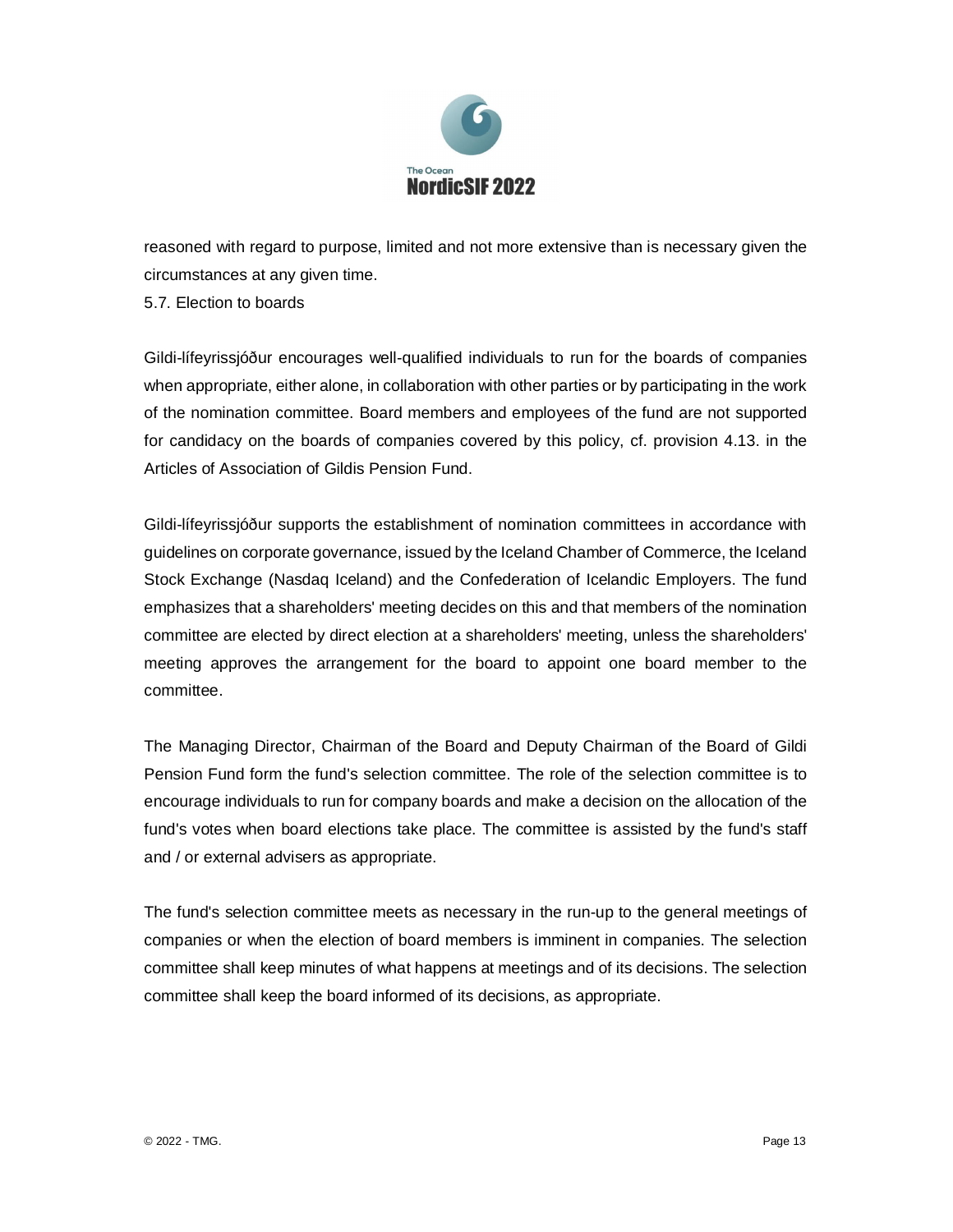

The allocation of the fund's votes in board elections is based on a professional process in which the background, professional knowledge, experience, skills and qualifications of candidates are examined as appropriate. Special attention must be paid to the composition of each board, taking into account the diverse knowledge, experience and gender ratio. Care shall also be taken to ensure that there are no conflicts of interest between the party in question and the company and / or competition reasons that hinder the person's nomination.

The selection committee shall present the shareholder policy of Gildi Pension Fund to those parties who are encouraged to make a candidacy in order to ensure that the shareholder policy does not run counter to the values, convictions or governance of the party in question.

## 5.8. Competition issues

Gildi-lífeyrissjóður encourages active competition and accountability under competition law. The fund's ownership of a significant holding in companies operating in the same market requires special care. Gildi-lífeyrissjóður does not participate in coordination between competitors or facilitates confidential information being passed between them. Gildilífeyrissjóður does not consider it desirable for candidates for the Board of Directors to be connected to competitors in such a way that their independence for board positions can be affected. Emphasis is placed on the independence of the board members in their work and that they look after the independence and interests of the company in question.

## 5.9. Remuneration policy

## 5.9.1. Remuneration of directors

In assessing what are the normal salary payments for board membership in a company, Gildilífeyrissjóður believes that it is appropriate to consider the scope and responsibility of the work, as well as the sacrifice costs that board members must bear in order to be able to carry out their duties with the company. Wage payments shall be in the form of fixed payments.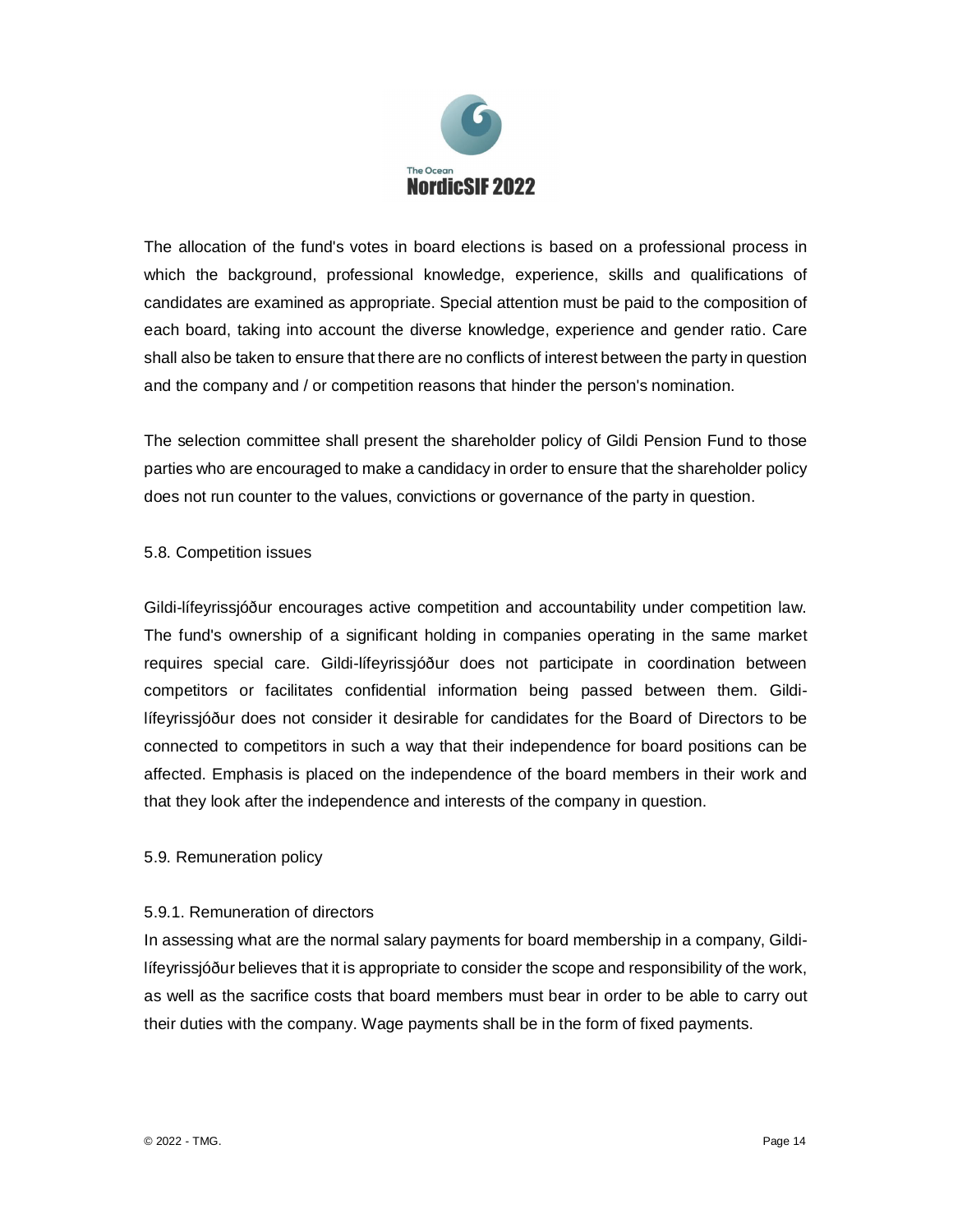

If Gildi-lífeyrissjóður considers that the proposals for the Annual General Meeting on board remuneration are very different from what is considered appropriate, taking into account the above-mentioned assessment factors, the fund expresses these views, cf. provision 5.3, cf. and provision 5.4., whether the salary is considered too high or low.

## 5.9.2. Remuneration and remuneration policy

a) Clarity of remuneration and remuneration policy

Gildi-lífeyrissjóður emphasizes that remuneration policies are clear, comprehensible, in line with the long-term interests and sustainability of companies, and at the same time include provisions that prevent conflicts of interest.

In determining the total salaries of the CEO and other senior executives, Gildi Pension Fund considers it appropriate to consider the internal aspects of the company, the salary distribution within it and the total salaries that senior executives can be expected to be offered in the market in which the company operates.

Gildi-lífeyrissjóður emphasizes that clear information and reasons for the remuneration of senior executives are always available. It is necessary for shareholders to be informed of the basic assumptions and arguments for variable salary items and payments and rights related to the share capital of companies. It is also appropriate that the criteria are relevant and based on factors that managers can influence in their work. If companies decide to use performancebased pay systems, it is appropriate that fixed salaries are similarly lower, compared to companies where such performance-based systems do not exist.

## b) Information in remuneration policies

Emphasis is placed on remuneration policies analyzing how they support the long-term interests and sustainability of companies and that clear conditions and preconditions are set for fixed and performance-related salary payments, including benefits.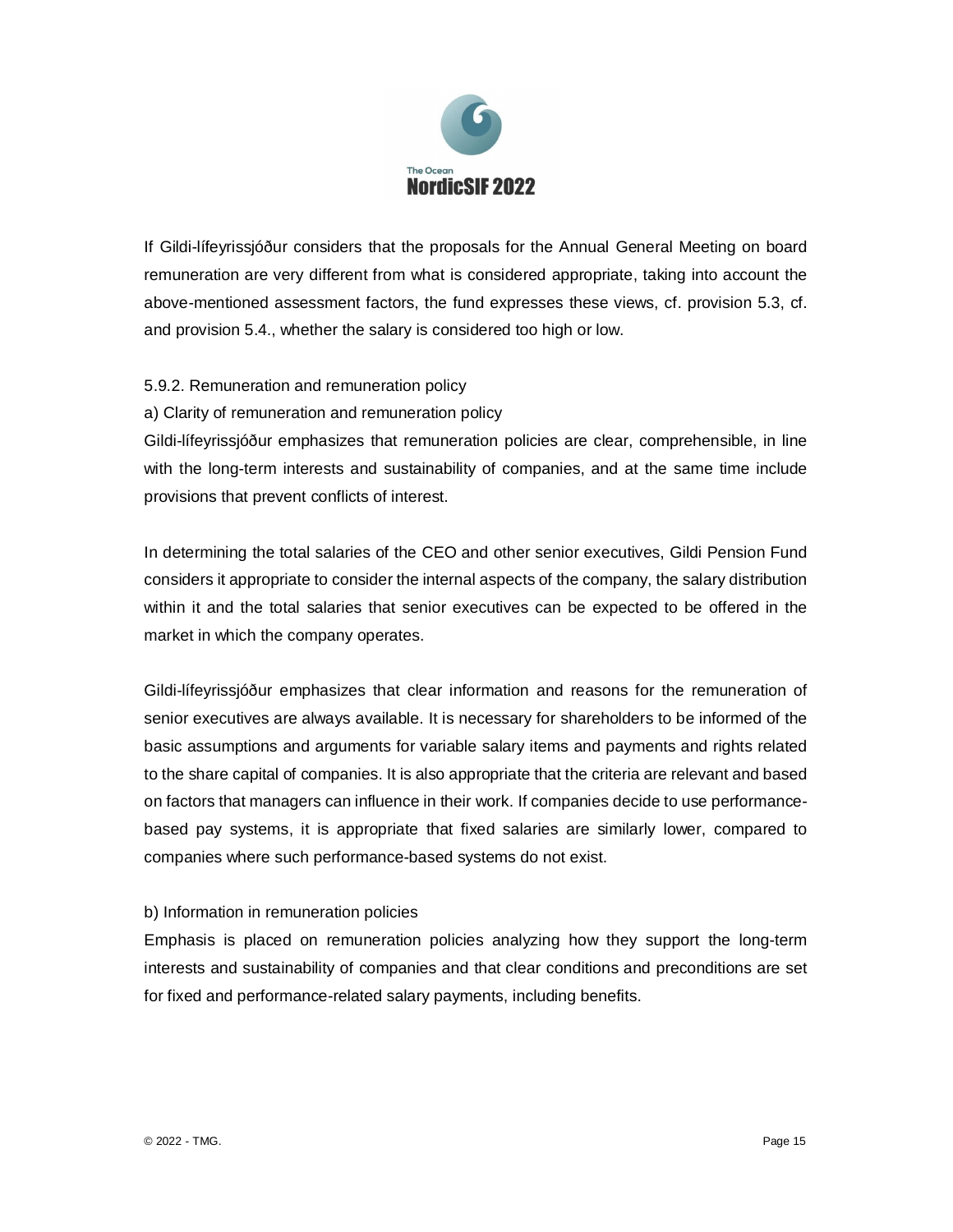

Gildi-lífeyrissjóður directs the boards and remuneration committees to provide the following information in remuneration policies if it is considered appropriate to establish performancerelated payments or rights related to shares:

a) How high performance-related salary payments can be as a percentage of fixed annual salaries or as a fixed amount for each employee or group of employees;

(b) the amount of stock options and other rights relating to the shares of companies may be as a percentage of a fixed annual salary or as a fixed amount for each employee or group of employees, calculated on the basis of a specific rate of return or other criteria considered appropriate for valuing rights;

c) How high performance-related salary payments and stock options and other rights related to shares according to Art. (b) may be added together as a percentage of a fixed annual salary or as a fixed amount for each employee or group of employees;

d) How high the ratio between fixed and performance-related wage payments (cf. items a and b) can be on an annual basis based on given assumptions.

Gildi-lífeyrissjóður considers it appropriate for remuneration policies to state how they are formulated and all changes and deviations explained in reports on the implementation of remuneration policies.

If Gildi-lífeyrissjóður considers that a certain remuneration policy is not in accordance with mandatory and good governance, the fund will express those views, cf. provision 5.3 and cf. provision 5.4.

c) Information in reports on remuneration policies

Gildi-lífeyrissjóður emphasizes that reports on the implementation of remuneration policy are written, clear and comprehensible and contain a clear overview of the implementation of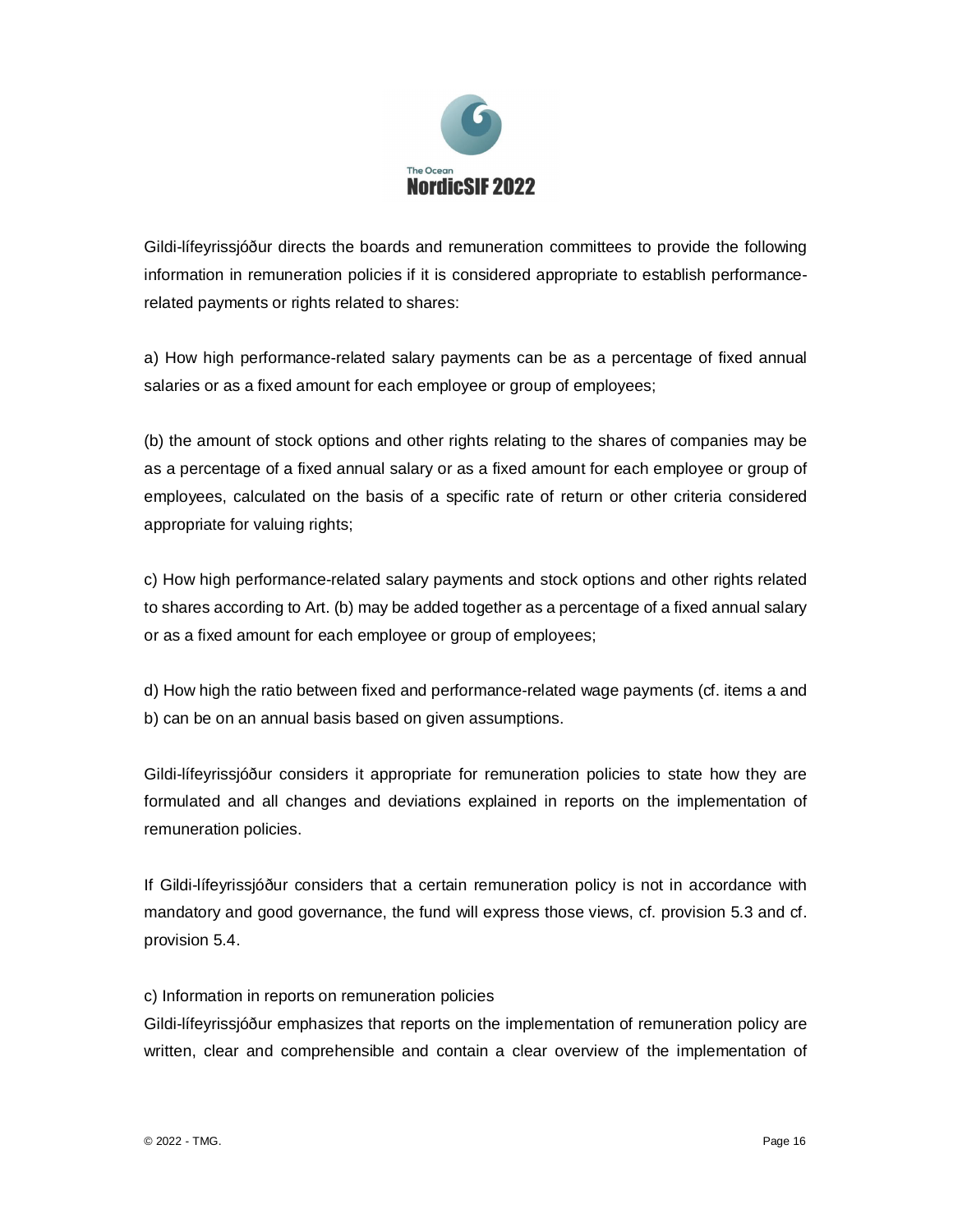

remuneration policy over the past year, incl. with justification for the amount of total salaries to management, taking into account the criteria of the policy in question. Emphasis is placed on information on total salary payments to management and how they are divided into fixed payments, performance-related payments and payments for share-related rights, where applicable. Emphasis is also placed on disclosing the number of shares and stock options that have been handed over or issued to management and board members and have not been exercised, together with the main conditions of such rights. It is important that such reports are published well in advance of the company's annual general meeting each year.

If Gildi-lífeyrissjóður considers that a specific report on remuneration policy is not in accordance with mandatory and good governance, the fund will present these views, cf. provision 5.3, cf. and provisions 5.4.

## 6. Review and publication

This share policy shall be reviewed at least annually by the board of Gildi Pension Fund and as the occasion arises in other respects.

This shareholder policy shall be published on the fund's website and also sent to the boards of the companies covered by the policy pursuant to its scope. Any changes that may be made to the shareholders' policy shall also be published on the website and sent to the relevant boards.

Thus approved at the board meeting on October 18, 2018.